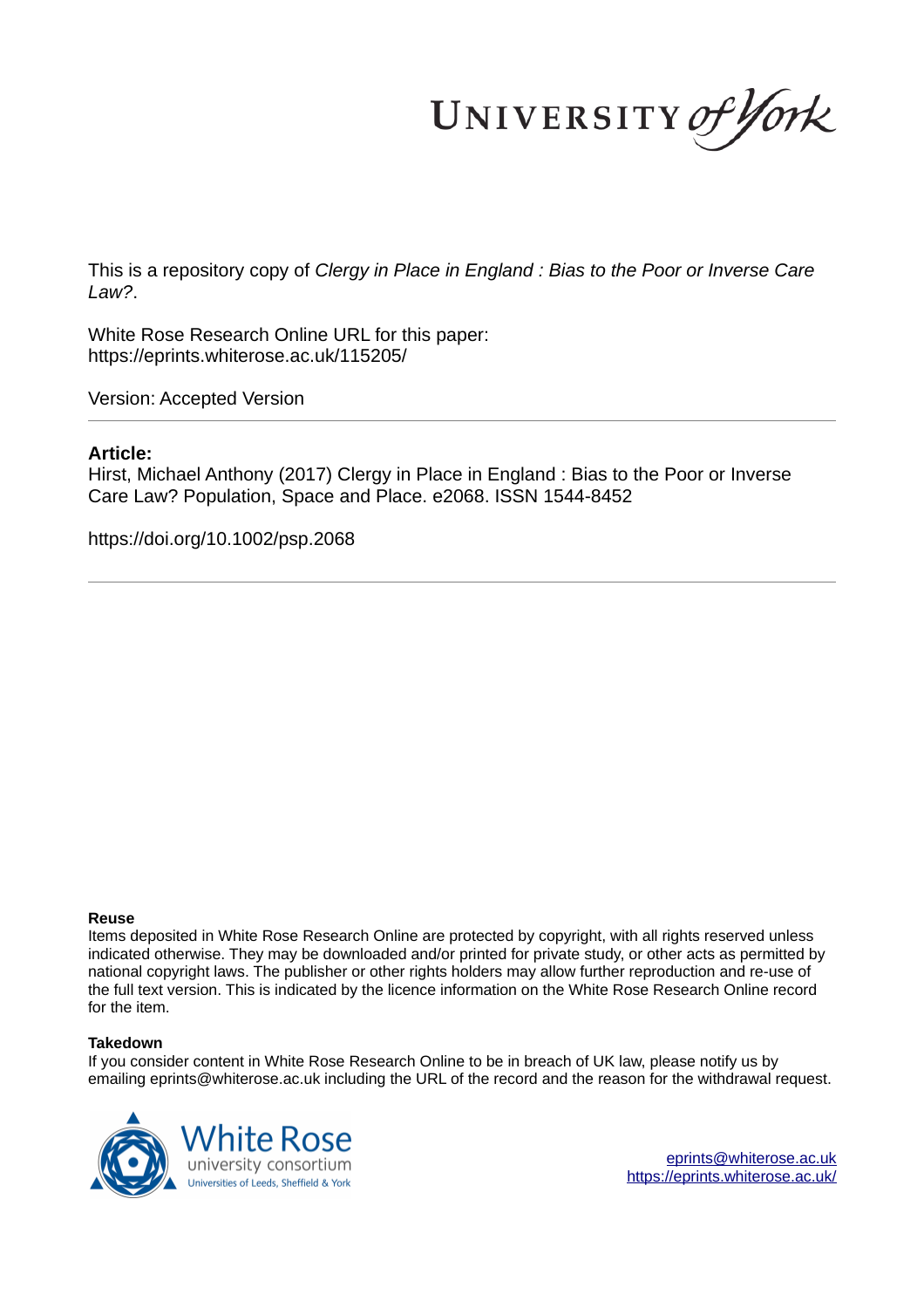## **Clergy in Place in England: Bias to the Poor or Inverse Care Law?**

Michael Hirst Social Policy Research Unit University of York Heslington YORK YO10 5DD England Email: mh1@york.ac.uk

## ABSTRACT

Faith traditions frequently proclaim priority for the poor and socially marginalised, emphasising individual and collective responsibility towards those in poverty. Ordained ministers or clergy – possibly the main investment of religious organisations – play a key role in encouraging and fulfilling that commitment in their local settings. This paper considers the availability of clergy to provide pastoral care in areas of high socio-economic deprivation. Data from the 2011 census of England are used to correlate area variations in the number of clergy with household and neighbourhood deprivation. Findings show that clergy are distributed inversely to socioeconomic deprivation at the ecological level. Fewer clergy are available or readily accessible in the most deprived areas, raising questions about their ability to respond pastorally and act politically on behalf of the poor. Market forces that draw clergy deployments towards less deprived areas warrant further investigation.

**Keywords:** deprivation; inequality; social care; religion; north-south divide; census

This is the accepted version of the following article: Hirst, M. Clergy in place in England: Bias to the poor or inverse care law? Population, Space and Place, 2017, which has been published in final form at<https://doi.org/10.1002/psp.2068>

This article may be used for non-commercial purposes in accordance with the Wiley Self-Archiving Policy<http://olabout.wiley.com/WileyCDA/Section/id-828039.html>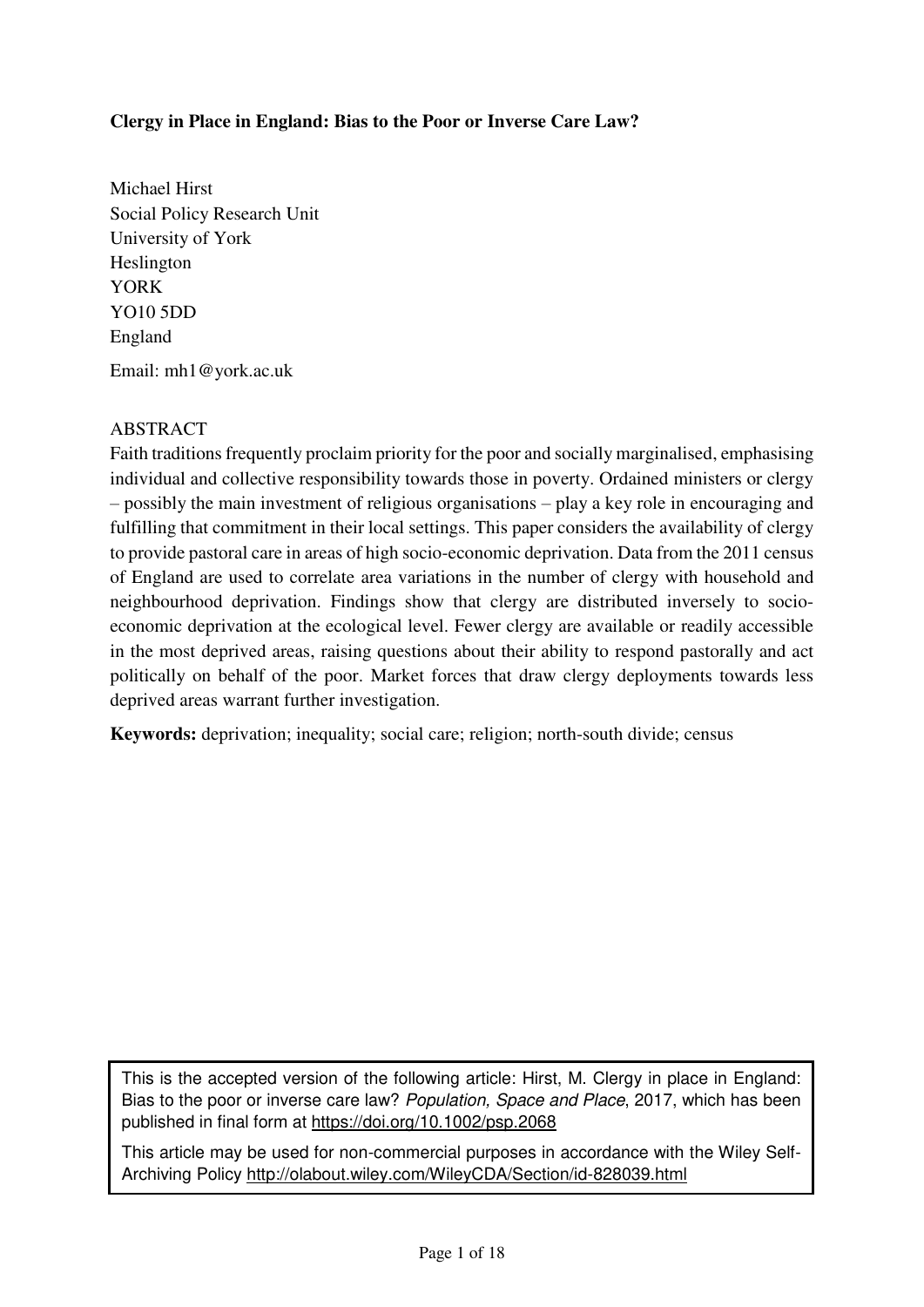#### INTRODUCTION

ı

Pastoral care is a key constituent of religious ministry and the demands of that role are an important consideration in the deployment of clergy. The size and composition of local congregations for which clergy are responsible form part of such considerations; the pastoral needs of the wider community may also be taken into account. The Church of England, for instance, operates a parish system that includes a responsibility for the whole population in a locality. Other denominations and faith traditions, similarly, assume pastoral responsibilities that often extend beyond their core membership and regular adherents. These responsibilities may address practical and spiritual needs associated with, among other things: mental health, social isolation, terminal illness, financial difficulties, bereavement, relationship breakdown, and homelessness (Francis *et al*., 2000). The pastoral role of some clergy may include local schools and colleges, hospitals and hospices, as well as community groups based in premises associated with places of worship.

Perhaps the most widespread pastoral need arises in the context of death, dying and bereavement. It is estimated that 70 per cent of the 452 000 funerals in England in 2011 were conducted by Christian clergy, with the Church of England accounting for a third of the total (Brierley Consultancy, 2013; ONS, 2013a). Constituents of grieving, such as fear, anger, guilt and reconstruction of identity, may lead to considerable demand for emotional support and practical advice (Parkes, 1996). Researchers use a range of multipliers to gauge the number of people significantly affected by a death and one such estimate suggests up to four people per death experience intense and disruptive emotions of grief (Prigerson *et al*., 2008).

In various ways, therefore, clergy contribute through their pastoral role to the health and wellbeing of individuals, households and communities, yet quantitative assessment of what they actually provide and its effectiveness are lacking. A separate question, and the focus of this paper, is access to clergy-led pastoral care. Such support is essentially free at the point of use,<sup>1</sup> so access depends on availability of clergy at local or community level.

The ubiquity of pastoral needs might mean that clergy deployments and their pastoral responsibilities would simply reflect the population distribution within the areas where religious organisations maintain a presence. However, most faith traditions proclaim priority for the poor and socially marginalised. The Abrahamic faiths – Judaism, Christianity, and Islam – draw on a common heritage of justice, dignity, liberty and responsibility for the poor and the oppressed (Sachs, 2003). Roman Catholic teaching upholds a 'preferential option for the poor', a principle developed within the liberation theology movement of the mid-20th century (Gutiérrez, 1973). Caring for the poor has been a core tenet of Islam from the outset and Muslims are expected to use their wealth to help the poor (Senturk, 2007). One of the priorities of the Methodist Church in Britain is 'supporting community development and action for justice, especially among the most deprived and poor – in Britain and worldwide' (Methodist Church, 2004). Both the Church of England and the Church of Scotland have identified disadvantaged urban areas as priorities for social action, and aim to target ministerial and financial resources accordingly (Commission on Urban Life and Faith, 2006; Church of Scotland, 2010). On a global stage, religious and

<sup>1.</sup> This would be the case when providing bereavement support and marriage guidance for example, although fees may be charged for conducting a funeral or marriage ceremony.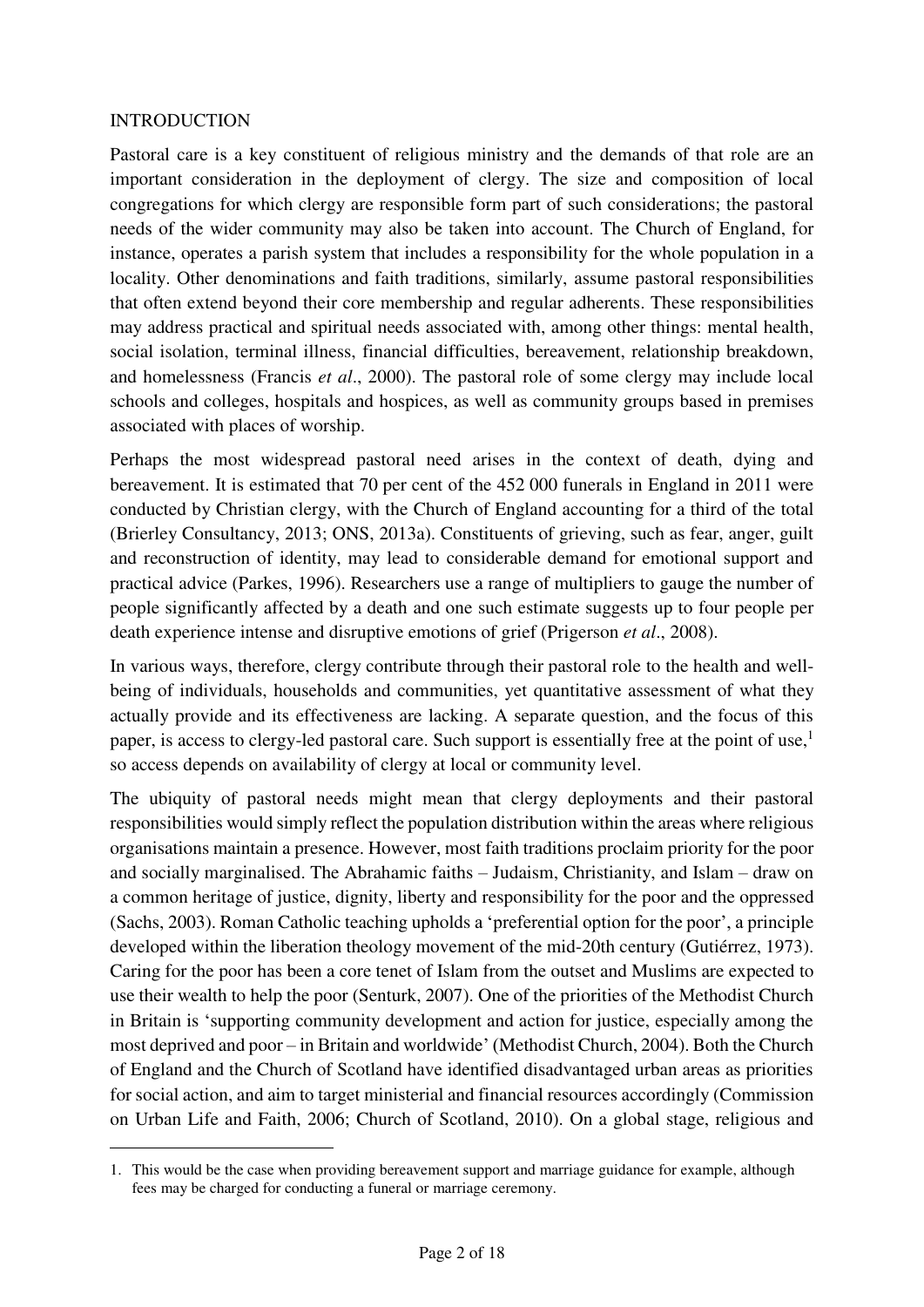spiritual leaders from the many faith traditions world-wide shared a commitment at the Millennium World Peace Summit to tackling poverty and the widening inequalities between and within countries (United Nations, 2000).

Self-proclaimed solidarity with the poor – backed by doctrine, scriptures and tradition – might be expected to align clergy appointments with marginalised communities and deprived areas. The aim of this paper is to investigate whether the availability of clergy is skewed towards areas of high socio-economic deprivation. In the next section, the study design is described: outlining sources of data, measures of deprivation and pastoral needs, and analytical techniques. The paper then moves on to present the main findings followed by discussion of results, conclusions and directions for further research.

## **METHODS**

The analysis is based on census data aggregated to local authority areas describing the number of clergy in relation to sub-groups in the population that might present particular pastoral care needs. Area variations in the availability of clergy are then assessed against levels of socioeconomic deprivation. The study relates to England during the early years of the twentyfirst century.

## **Data**

Socio-economic deprivation was measured at household and neighbourhood levels. The neighbourhood *Index of Multiple Deprivation* (IMD) combines 38 measures of income poverty, educational disadvantage, poor health, housing barriers, crime and other indicators of unmet needs due to limited resources and lack of opportunity; most indicators relate to 2008 (McLennan *et al*., 2011). The index provides an aggregate measure of deprivation across all its domains. Although some deprived people live in the least deprived areas and not everyone in a deprived area is disadvantaged, the index identifies localities where multiple deprivations accumulate. Areas of high socio-economic deprivation are associated with loss of self-worth, poverty of resources and broken relationships (Church Urban Fund, 2011). Area-based measures of deprivation are also good predictors of individuals' health, financial position, educational attainment, and life expectancy, and are used to determine insurance premiums, credit ratings and annuity rates (ONS, 2012: 3-7).

The IMD has been calculated for 32 482 Lower layer Super Output Areas (LSOAs) in England. LSOAs divide the country into small areas of similar size, each containing around 1 500 people. For this analysis, the proportion of each local authority's LSOAs in the most deprived fifth of the national distribution is used as a measure of neighbourhood deprivation. The IMD has been updated since this study commenced with new indicators covering the years 2012/13 (DCLG, 2015). Changes in the pattern of greatest deprivation, however, are small and unlikely to alter the conclusions drawn here. Comparison of the two indexes shows that 'The absence of any notable changes in rank among the most deprived local authority districts is of interest as this indicates areas that have been persistently most deprived' (*ibid*., 13).

The household measure of deprivation is based on four indicators derived from the 2011 census describing households whose members were out of paid work, lacked educational qualifications, presented poor health or impairment, and lived in inadequate or overcrowded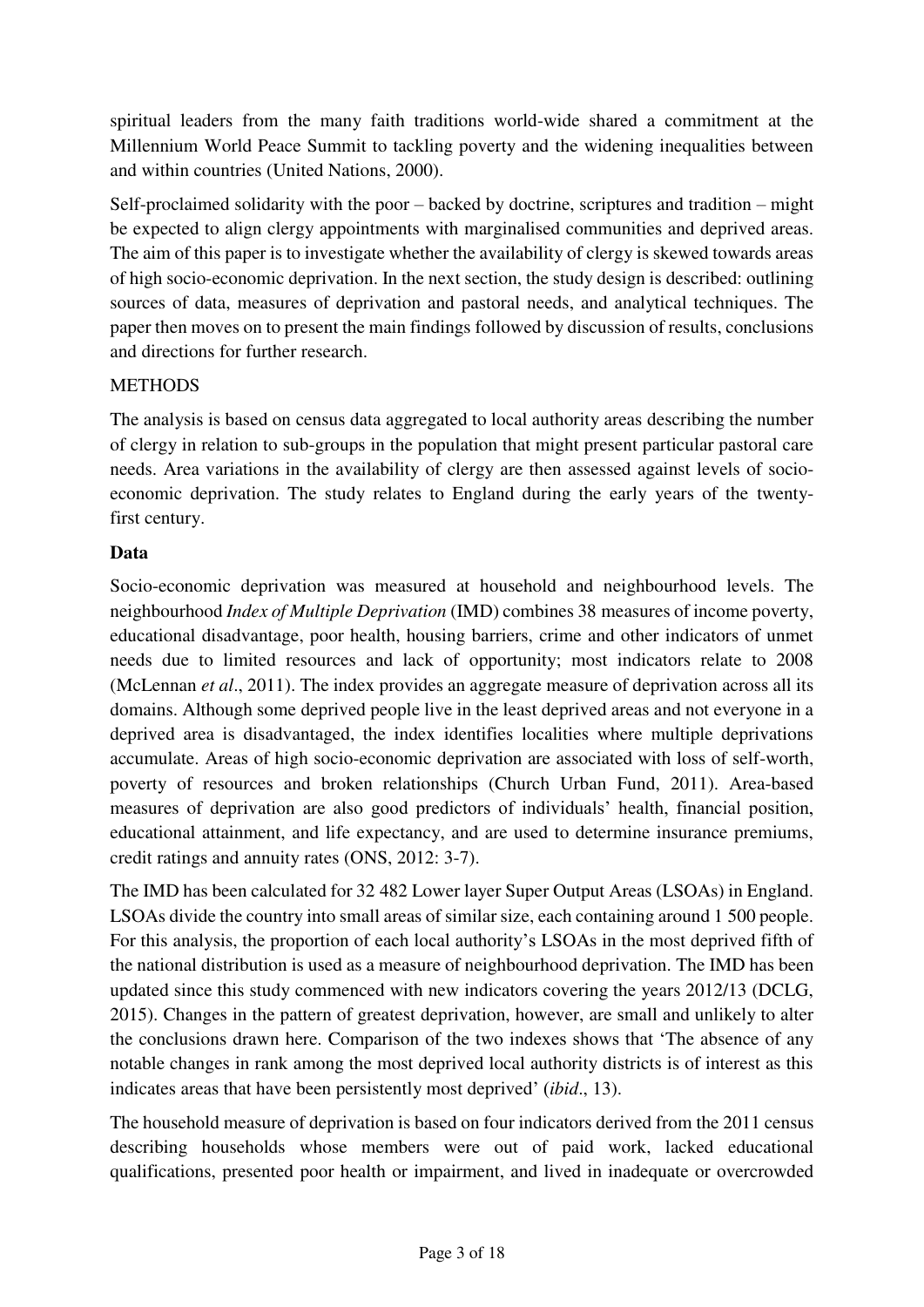housing (Wathan *et al*., 2004). The proportion of households deprived in two or more of these dimensions is used to represent household deprivation in local authority areas.<sup>2</sup>

The number of clergy in each local authority area refers to usually resident individuals in paid employment who identified themselves in the 2011 census as engaged in religious ministry.<sup>3</sup> The 2010 Standard Occupational Classification category for clergy (no. 2444) covers all faith groups but excludes military chaplains as well as religious leaders who are not ordained according to their faith tradition or otherwise licensed to take pastoral charge (ONS, 2014). To represent access to pastoral care, the number of clergy is related to the total population of each area and separately to the number of people with limiting long-term illness, providing unpaid care, aged 75 and over, and living in residential care or nursing homes; the number of lone parent households; and the number of families with dependent children.<sup>4</sup> These population subgroups were selected to represent a range of pastoral care needs. The number of clergy is also related to registered deaths and live births in 2011 (ONS, 2013a, b).

Although a question about religious affiliation was included in the 2011 census, the analysis examines the availability of all clergy to the whole population rather than within particular faith groups. There are two reasons: first, the tick box responses on the census form do not differentiate denominations within Christianity which formed the largest religion in England (59 per cent).<sup>5</sup> Secondly, the census question (repeated from 2001) provides no adequate or meaningful way of measuring religiosity or theological sensibilities in the population (Voas and Bruce, 2004). It is also recognised that some people may not want to take personal concerns to clergy because they profess no religious belief or identity, or for ethno-cultural reasons. It is assumed, therefore, that motivation or confidence in approaching clergy about a pastoral issue does not vary systematically with relative deprivation. Further investigation of religious affiliation is considered in the Discussion.

## **Analysis**

ı

Pearson correlation coefficients (*r*) were calculated to examine the relationship between area variations in the availability of clergy and neighbourhood and household deprivation. Findings are reported for two geographical scales: 88 county, unitary authority and metropolitan areas; and 324 counties, London boroughs, unitary authorities and districts.<sup>6</sup> Using differently sized

<sup>2.</sup> Census measures of household deprivation were sourced from statistics for local authorities in England and Wales (QS119EW):

http://webarchive.nationalarchives.gov.uk/20160105160709/http://www.ons.gov.uk/ons/guidemethod/census/2011/census-data/2011-census-data-catalogue/key-and-quick-statistics/index.html

<sup>3.</sup> The census count of clergy was sourced from a commissioned table on occupational statistics (Labour Market CT0347):

http://webarchive.nationalarchives.gov.uk/20160105160709/http://www.ons.gov.uk/ons/guidemethod/census/2011/census-data/2011-census-data-catalogue/commissioned-tables/index.html

<sup>4.</sup> Census data on population sub-groups were sourced from statistics for local authorities in England and Wales (KS102EW, KS107EW, KS301EW, QS118EW, QS419EW): see Footnote 2.

<sup>5.</sup> The next largest response categories were 'No Religion' (25 per cent), 'Religion not stated' (7 per cent) and Muslim (5 per cent). Census data on religion were sourced from statistics for local authorities in England and Wales (KS209EW): see Footnote 2.

<sup>6.</sup> To avoid small population counts, Hackney and the City of London were combined, as were Cornwall and the Isles of Scilly.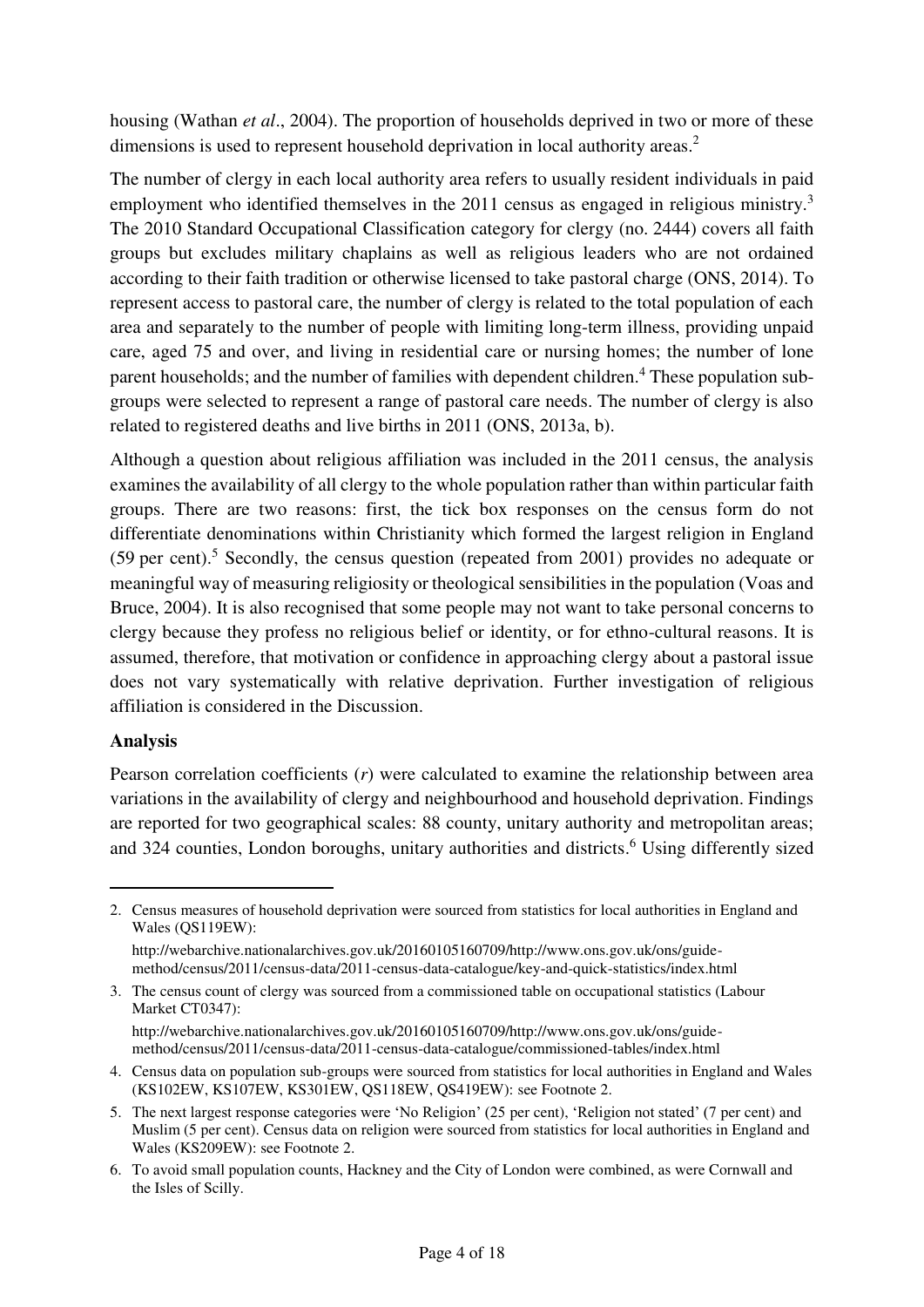areas aimed to test sensitivity of the findings to the potential for cross-border commuting which could reduce area variations in clergy availability. Ecclesiastical territories (*e.g.* parishes and dioceses in the Roman Catholic and Anglican traditions) might minimise that influence but census data are not readily available for such units and other faith groups and denominations have each developed their own sub-national frameworks, often unrelated to local authority areas.

Inspection of scatterplots charting clergy availability against deprivation indicated that most bivariate distributions were good approximations to 'normality'. Excluding outliers or transforming skewed variables generally produced stronger correlation coefficients. Nonetheless, it was decided to report for descriptive purposes only the more conservative estimates based on untransformed data.

Further analysis considered differences in clergy availability across a 'north-south' divide which is widely used to represent a marked social, economic and political divide in Britain (Dorling, 2015: 329). Areas lying west and north of the counties of Gloucestershire, Warwickshire, Leicestershire and Lincolnshire (the Severn-Humber divide) are designated 'north'; those counties and areas to the east and south are designated 'south'. Mean values for the availability of clergy and levels of deprivation were compared across this north-south divide using independent sample *t*–tests. All statistics were assessed for two-tailed significance.

The correlation coefficient between neighbourhood and household deprivation is 0.91 across the 88 areas and 0.86 across the 324 areas described above, indicating that combinations of individual characteristics associated with deprivation within households complement area measures of multiple deprivation (*p*<0.001).

# FINDINGS

According to the 2011 census, 32 649 clergy were usually resident in England and in paid employment during the week before the enumeration. That figure produces an estimated 5.73 clergy per 10,000 people on average: a rate that varies from 3.13 to 8.92 across 88 county, unitary authority and metropolitan areas (standard deviation 1.18, median 5.66). Comparable statistics across the 324 areas are: mean 6.12, median 5.89, standard deviation 1.79, range 2.76 to 14.31.

Figure 1 plots the 88 areas according to availability of clergy and proportion of deprived households. Points are broadly scattered across this chart; overall however the number of clergy per head of population decreases with increasing household deprivation. The correlation coefficient is  $-0.44$  indicating a moderate statistical association ( $p \le 0.001$ ).

# [Figure 1 about here – see page 18]

The regression line shown in Figure 1 plots the average relationship between clergy availability and household deprivation: points far removed from this line identify areas that may contradict the overall tendency. Outliers towards the top right-hand corner of the chart (standardised residual >1.5) identify urban areas (*e.g.* Blackburn, Leicester, London) with high proportions of deprived households and high concentrations of clergy, most likely associated with a diversity of faith communities, cathedrals and religious administration. Outliers towards the bottom left-hand corner  $(\le -1.5)$  identify areas where population growth and economic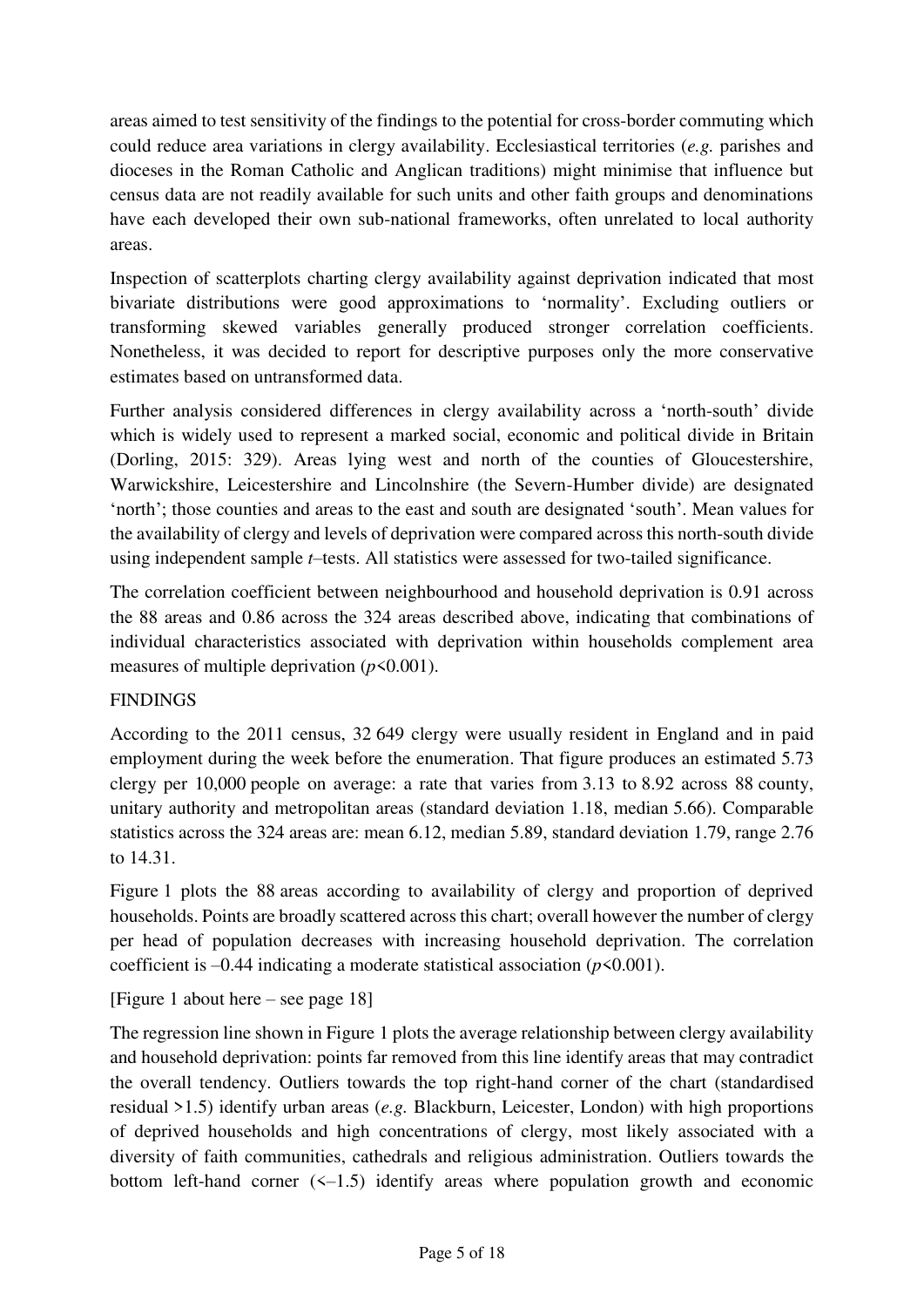development associated with financial services and high technology industries have outstripped the provision of clergy in less deprived areas (*e.g*. Bracknell Forest, Swindon, Telford).

Table 1 shows comparable correlations for population sub-groups at the two geographical scales described above for both household and neighbourhood deprivation. Across most measures of clergy availability, the relationship with deprivation is negative and unlikely to have occurred by chance  $(p<0.05)$ . Correlation coefficients are generally weaker in relation to levels of deprivation at the neighbourhood rather than household level, and at the larger geographical scale. The limited availability of clergy to lone parents, people with limiting longterm illness and unpaid carers in deprived areas compared with less deprived areas, is more marked than their availability to the population in general. There is a small but statistically significant correlation ( $r=0.25$ ) indicating that the availability of clergy to elderly people aged 75 and over increases with neighbourhood deprivation when variations across 324 areas are examined. This positive correlation is largely attributable to the presence of clergy in some inner London boroughs with high levels of multiple deprivation and culturally diverse residents with a younger age profile than the general population (e.g. Hackney, Newham, Tower Hamlets). Otherwise the relationship between deprivation and the availability of clergy for elderly people living in the community or in institutional care is weak and not significant. There is no firm evidence that the distribution of clergy is skewed towards elderly people living in deprived areas.

[Table 1 about here – see page 16]

Comparison of correlation coefficients in Table 1 suggests further lines of inquiry. Findings show, for example, that the number of clergy to lone parent households is more strongly aligned, albeit negatively, with deprivation levels than the number of clergy to all families with dependent children. That contrast might indicate that the availability of clergy to two parent families with dependent children does not vary inversely with relative deprivation. Similarly, the contrasting availability of clergy to people reporting limiting long-term illness and to people aged 75 and over, many of whom may be frail or disabled, might point to severely limited availability of clergy in deprived areas to people under pension age with chronic health problems and impairments.

Table 2 confirms that the experience of deprivation is more widespread in the north of England than in the south. Although most urban centres, including London, and some rural districts contain pockets of deprivation, there are marked concentrations of multiple deprivation in the conurbations and metropolitan areas of the North East, North West, West Midlands, Yorkshire and the Humber – regions that have witnessed sustained decline in heavy industry, manufacturing and mining sectors (McLennan *et al*., 2011: 58f). In contrast, more clergy are found in the south and their availability for the population sub-groups considered here is, in most cases, significantly higher in the south. Where people are living in deprived circumstances in the north and likely to present needs for pastoral support, there are fewer clergy per head.

[Table 2 about here – see page 17]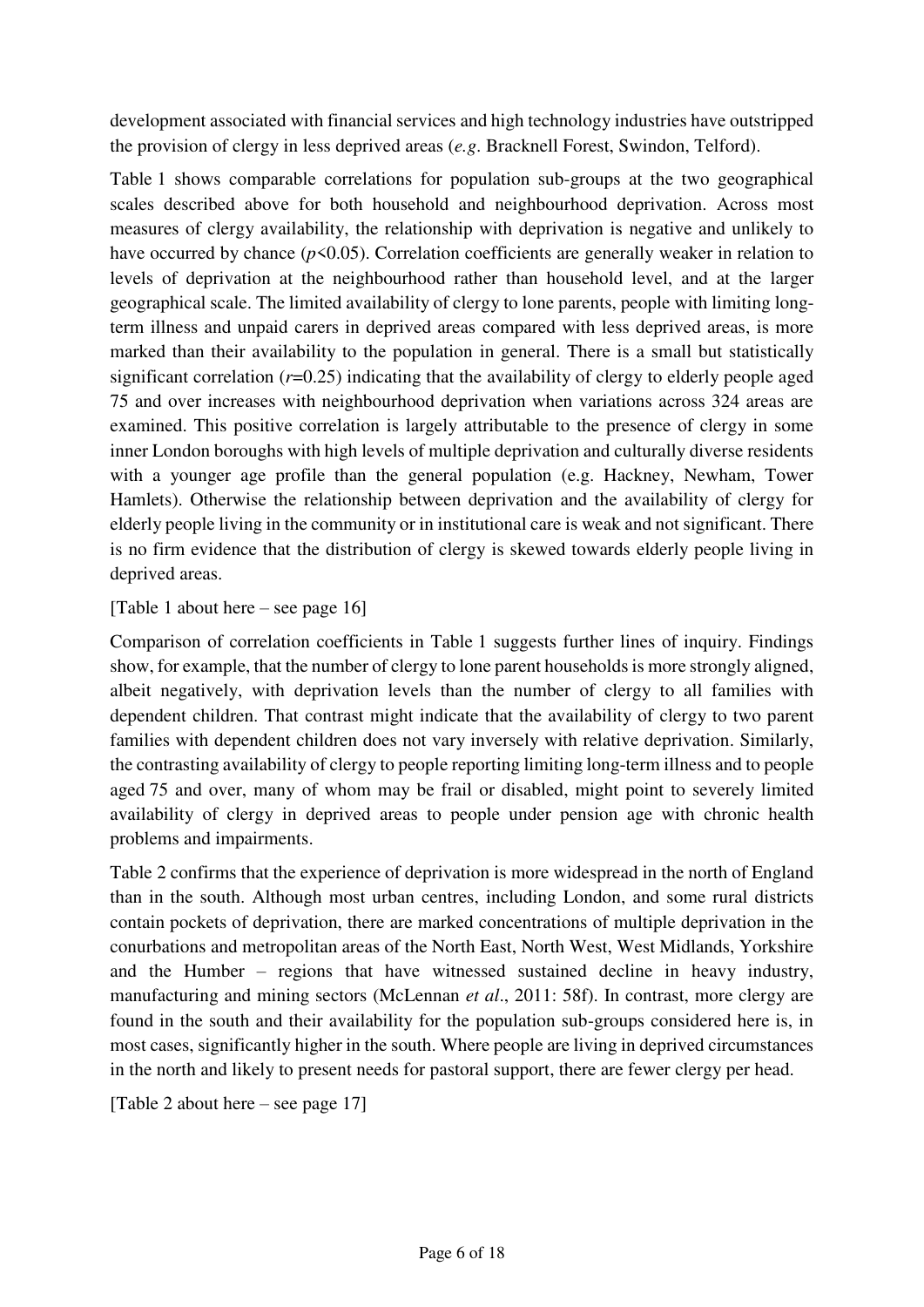## DISCUSSION

Findings indicate that fewer clergy are available to provide pastoral care in the most deprived areas of England while less deprived areas have better access to clergy. Generally speaking, where the likelihood of people presenting pastoral care needs increases, at least as measured here, the less likely are clergy available to provide support: clergy-led pastoral care is not provided on the basis of need at the ecological level. The relationship holds for different geographical scales and different measures of deprivation, and is unlikely to have occurred by chance. The relationship also holds across a north-south divide: more clergy are available in the south of England where pastoral needs associated with socio-economic deprivation are less prevalent.

The census data enumerate clergy in their usual place of residence not their place of work and it may be that disparities in availability are reduced by clergy serving populations in areas more deprived than the one in which they live. Findings did not, however, lead to different inferences across the geographical scales used. Relatively self-contained areas where most people live and work (Coombes and ONS, 2015) would likely replicate the findings as clergy journeys to work are thought to be quite short. Clergy are generally stationed near their pastoral responsibilities, often within the same locality or local authority. They are unlikely to live in less deprived areas of southern England and commute to deprived northern metropolitan areas. Similarly, crossborder commuting is probably insufficient to remove or reverse the observed disparities in clergy availability at the smaller scale of counties, unitary authorities and metropolitan areas (*n*=88).

Nonetheless, the extent to which clergy live in less deprived areas and work in more deprived areas requires further investigation. In large cities, for example, some clergy may live in affluent outer suburbs and minister to people in deprived inner-city neighbourhoods. Such arrangements would question religious commitment to solidarity with the poor. Social anthropologists and ethnographers have long recognised that one way to understand and relate to a culture is to move into it and live it, engaging with its social forms and meanings from the point of view of local participants (Hammersley and Atkinson, 2007). Similarly, listening to individuals' experiences, understanding how their needs are linked to those of communities and engaging with the social system in a locality are key components of the social action approach to community development and community-based social work (Somerville, 2011; Teater and Baldwin, 2012). Religious understanding, too, recognises that maintaining a presence in deprived neighbourhoods positions clergy as stakeholders with an authentic voice in what happens there (Rumsey, 2001). Living and working alongside people builds mutual understanding and meaningful relationships especially when based on shared experience of a place and its influence on the lives of those who live there (Holman, 1997, 1998).

Disparities in clergy availability do not mean that people in the most deprived areas cannot access clergy; nor do they mean that clergy in less deprived areas do not reach people from deprived backgrounds; nor do they mean that clergy in less deprived areas are not busy and have little to do. Clergy are often part of wider, collaborative approaches to pastoral provision: encouraging the role and contribution of lay people as pastoral visitors and confidants, and fostering the development of support groups and social projects (Church Urban Fund, 2013).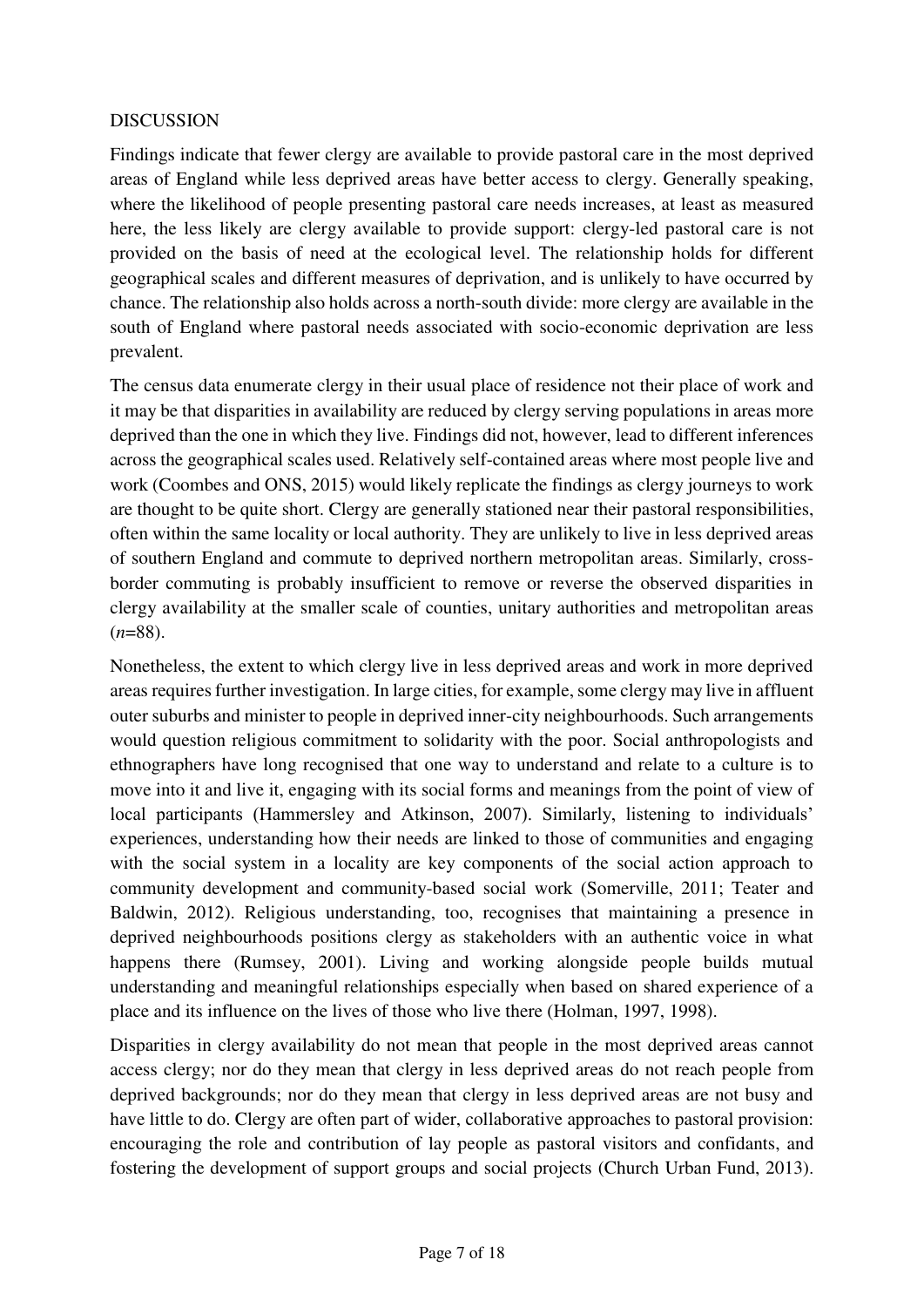Some clergy work with faith-based organisations which have long provided services for disadvantaged or vulnerable groups including drug and alcohol rehabilitation, support for homeless people, and emergency food aid (Johnsen with Fitzpatrick, 2009; Lambie-Mumford *et al*., 2014). There may be more than enough pastoral need everywhere and not enough clergy anywhere. However, the presence of clergy skewed towards less deprived areas points to a 'substantive inequality' meaning that communities are differently served by religious organisations according to differences in their socio-economic and material living conditions (Hay, 1995).

The findings can be summarised as an inverse pastoral care law: the availability of clergy-led pastoral care varies inversely with the more intensive and more frequent pastoral care needs associated with low income and lack of material resources. Fewer clergy are available or readily accessible to provide pastoral care in the most deprived areas.

There are parallels here with the inverse care law proposed by Julian Tudor Hart (1971: 405) which states: 'The availability of good medical care tends to vary inversely with the need for it in the population served'. Hart was reviewing the state of medical care scarcely 20 years after the establishment of the British National Health Service which aimed to provide comprehensive services at the local level and tackle inequalities in healthcare provision. Numerous studies since Hart's review have reported inverse care laws across a range of medical services and health care settings (Chew-Graham *et al*., 2002; McLean *et al*., 2006; Mercer and Watt, 2007; Pell *et al*., 2000; Stirling *et al*., 2001; Webb, 1998; Williams, *et al*., 2004).

The common factor underlying Hart's inverse care law and the inverse pastoral care law outlined here is socio-economic deprivation. Premature mortality and limiting long-term illness, key markers of unmet health need, are both strongly associated with deprivation in the UK (Acheson, 1998; The Marmot Review, 2010). Inverse care laws show that people living in areas of high socio-economic deprivation not only experience multiple disadvantage but also have poor access to medical care and to clergy-led pastoral care. Limited access and availability represent more than geographical barriers. Campbell *et al*. (2000) argue that 'accessibility' is as important a consideration as 'effectiveness' when evaluating quality of provision at the local or community level. Hart himself drew comparable conclusions from 30 years as a general medical practitioner working in a socially deprived community (Hart *et al*., 1991). Although the findings do not point to a perfect inverse correlation between clergy availability and deprivation levels, suggesting that additional factors need to be taken into account, the correlations are similar to, or stronger than, those reported in support of an inverse law in the provision of medical care (*cf.* Shaw and Dorling, 2004).

There are two parts to Hart's proposition and he adds: 'This inverse care law operates more completely where medical care is most exposed to market forces, and less so where such exposure is reduced' (Hart, 1971: 405). Thus, Shaw and Dorling (2004) show that the inverse care law is stronger for healthcare professionals who are most likely to be providing privatelypaid services, including general dental practitioners, chiropractors and osteopaths, than it is for general medical practitioners. The least highly paid healthcare professionals in their analysis – nurses, midwives and health visitors – were distributed roughly in proportion to area variations in poor health and limiting long-term illness. Shaw and Dorling show further that the provision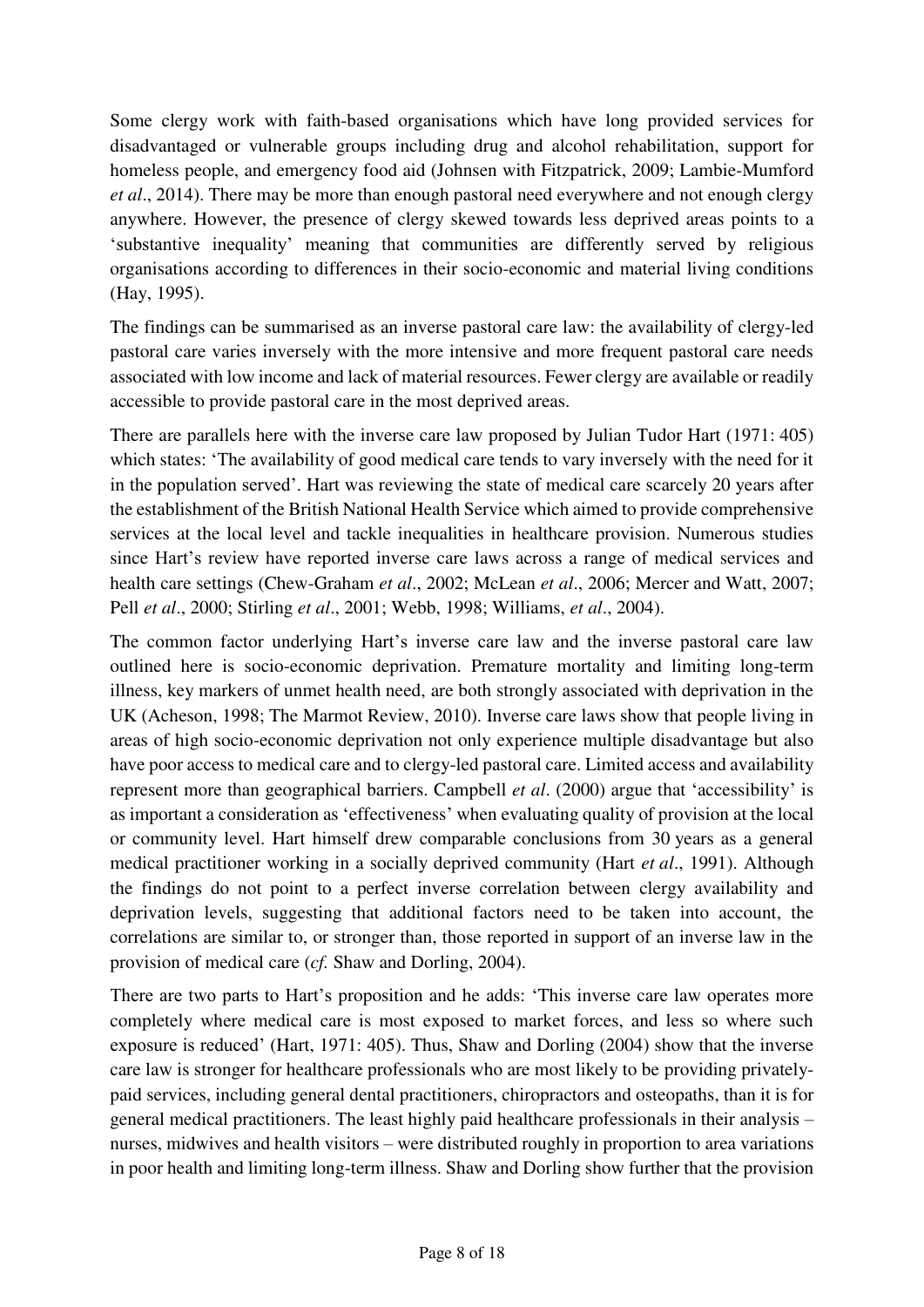of unpaid care by relatives and friends, motivated by love, obligation, and reciprocation and largely free from market forces, was almost perfectly correlated with healthcare needs at the ecological level and pointed to a positive care law. A positive pastoral care law would be represented by a regression line in Figure 1 that linked the bottom left-hand corner and the top right-hand corner of the chart.

The second part of Hart's proposition suggests that inequalities in the availability of clergy by area are driven in part by market forces influencing the demand for and supply of clergy. On the demand side, financial resources are an important consideration at the local level (Smith *et al*., 2007). Clergy appointments depend on the ability of congregations to contribute towards their stipend, pension, office, travel and accommodation costs – usually at rates set by the religious organisation. Some faith groups and denominations offer financial assistance to help smaller, less affluent congregations and sometimes clergy costs are shared between two or more congregations when, for example, adjacent parishes are combined into a single pastoral charge, or congregations are grouped as in the Methodist Circuit system. A few clergy are selfsupporting although some may be paid out-of-pocket expenses. Where required, however, congregational contributions towards clergy costs and other expenditures, such as upkeep of places of worship, are largely voluntary. A congregation's ability to pay such costs will, in turn, reflect its size and the financial circumstances of its members and their households.

To varying degrees, therefore, the financial resources of congregations will shape the deployment of clergy. Larger or wealthier congregations with a sufficiently secure income stream are better placed, all else being equal, to meet clergy costs especially in faith traditions experiencing sustained decline in religious identity and participation (Voas and Crockett, 2005). By comparison, less financially resilient congregations will face pressures to downsize or close their premises and transfer members to nearby congregations. In such cases, mechanisms to redistribute resources to deprived areas may be inadequate, ignored or sidestepped by wealthy congregations (Atfield and Parry, 2012: 348). Taken together, such tendencies may shape the socio-economic profile of some faith groups towards congregations with mostly affluent members. Nationally representative surveys show that those attending mainstream Christian denominations are drawn disproportionately from well-educated, middle income, middle class sections of society (Clements, 2016; Sawkins *et al*., 1997). Additionally, lay leadership roles in preaching, church administration and financial management are often filled by people from middle class backgrounds because they are more likely, than those from deprived backgrounds, to have the required skills from their secular occupations or to meet the educational criteria to undertake formal training (Paterson *et al*., 1998).

Predominantly middle class congregations may influence the availability of, and access to, clergy in two principle ways. First, the survival of financially secure congregations and closure of those that cannot be sustained may increase concentration of viable congregations in middle class neighbourhoods, potentially reducing access to clergy and religious activities as well as pastoral care for those living some distance away in more deprived communities. That process may be reinforced by increasing segregation of the wealthy from the poor brought about by economic and geographic polarisation of the housing market (Dorling, 2015). Secondly, some places of worship in deprived areas may be financially dependent on middle income members who live further afield and use private transport to gather for religious activities and related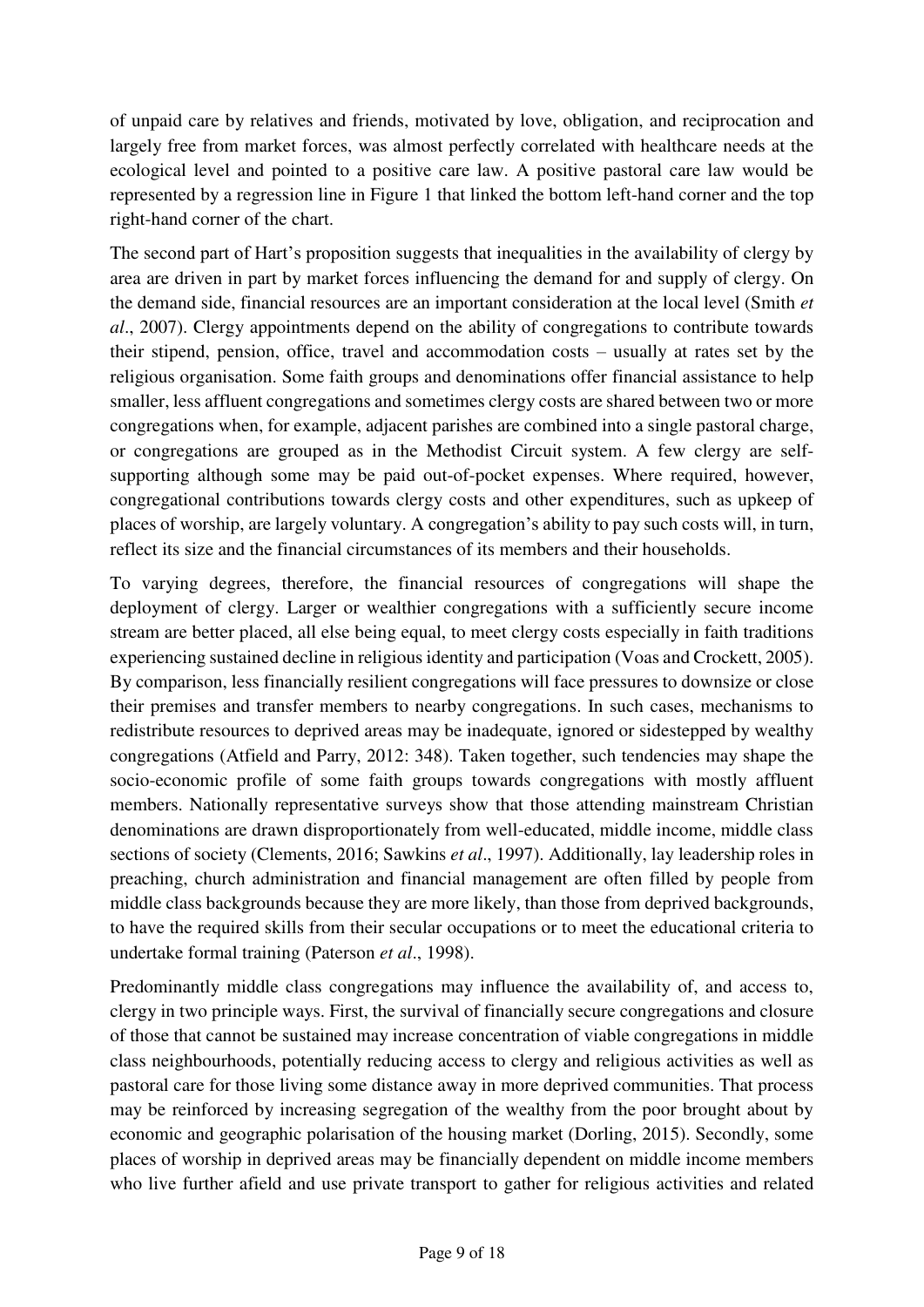events. Such congregations, typical of some nonconformist Christian denominations, would not necessarily be accessible or attractive to people from the immediate locality. Educational background, middle class lifestyle and leisure pursuits of the more affluent members of a congregation may limit or prevent interpersonal relations across status and cultural boundaries (Paterson *et al*., 1998). Moreover, when congregants are mostly non-local, religious authorities may feel there is less imperative for clergy to be housed near the places where they officiate and minister religion. That response may further separate clergy from deprived communities.

On the supply side, the deployment of clergy may be shaped by their locational preferences and family considerations. A Church of England report found that between May and November 2013, 75 clergy were looking for a parish appointment. Of these, 54 clergy (72 per cent) were seeking a position in a south-east diocese (London, Southwark, Canterbury, Rochester, Guildford, Chichester, Chelmsford, St Albans, and Oxford); by comparison, clergy posts in deprived areas of northern England attracted few candidates and took much longer to fill that those in the south (Davies, 2014; Moorhead, 2014). A general drift to the south was attributed to some Anglican clergy moving to areas where their partner could find paid employment and their children could attend good schools: both considerations might lead clergy to prefer posts in less deprived areas. Some clergy expressed a preference to be near frail elderly relatives which might produce a similar bias towards less deprived areas if their professional status reflects that of their parents' social class.

It is possible then to identify pathways for market forces that might influence the deployment of clergy and draw them towards less deprived areas but this topic is under-researched and further investigation is required. Modelling clergy deployments would need to consider a range of factors within a context of changing market shares for regular participants in faith groups and new forms of religiosity and spirituality (Woodhead and Catto, 2012). Lack of clergy bias towards elderly people in deprived areas, for example, may be attributable in part to net migration in older age groups to less deprived rural and coastal locations in southern and eastern England (Champion, 2005). Bullivant (2016) notes that some Roman Catholic congregations have been boosted by relatively youthful immigrants from eastern and southern Europe. Thus demographic change associated with ageing and migration as well as the role of historical and cultural factors, including religious diversity, participation and retention rates, are likely to be important in accounting for variations in the availability of clergy at local and regional levels. Additionally, a focus on pastoral needs and priorities, exemplified by an inverse care law, shows that clergy availability can be understood in terms of economic forces and unequal outcomes.

Comparative analysis of denominational and faith groups in Britain would increase understanding of the findings reported here. Although there is broad consensus across theological traditions and religious teaching for a 'bias to the poor' (Sheppard, 1983; Purcell and Purcell, 2016), variations in sustaining that commitment are apparent. A study of two Church of England dioceses, Birmingham and Worcester, shows that staffing levels for clergy and other pastorally trained workers are highest in parishes with the smallest proportion of people who are income deprived (Atfield and Parry, 2012). Ministers of the Methodist Church live predominantly in less deprived areas: the more deprived an area the less likely they are to live there, more so in recent years (Hirst, 2016). In contrast, Black and Pentecostal churches have become established in areas of black settlement which are often inner city deprived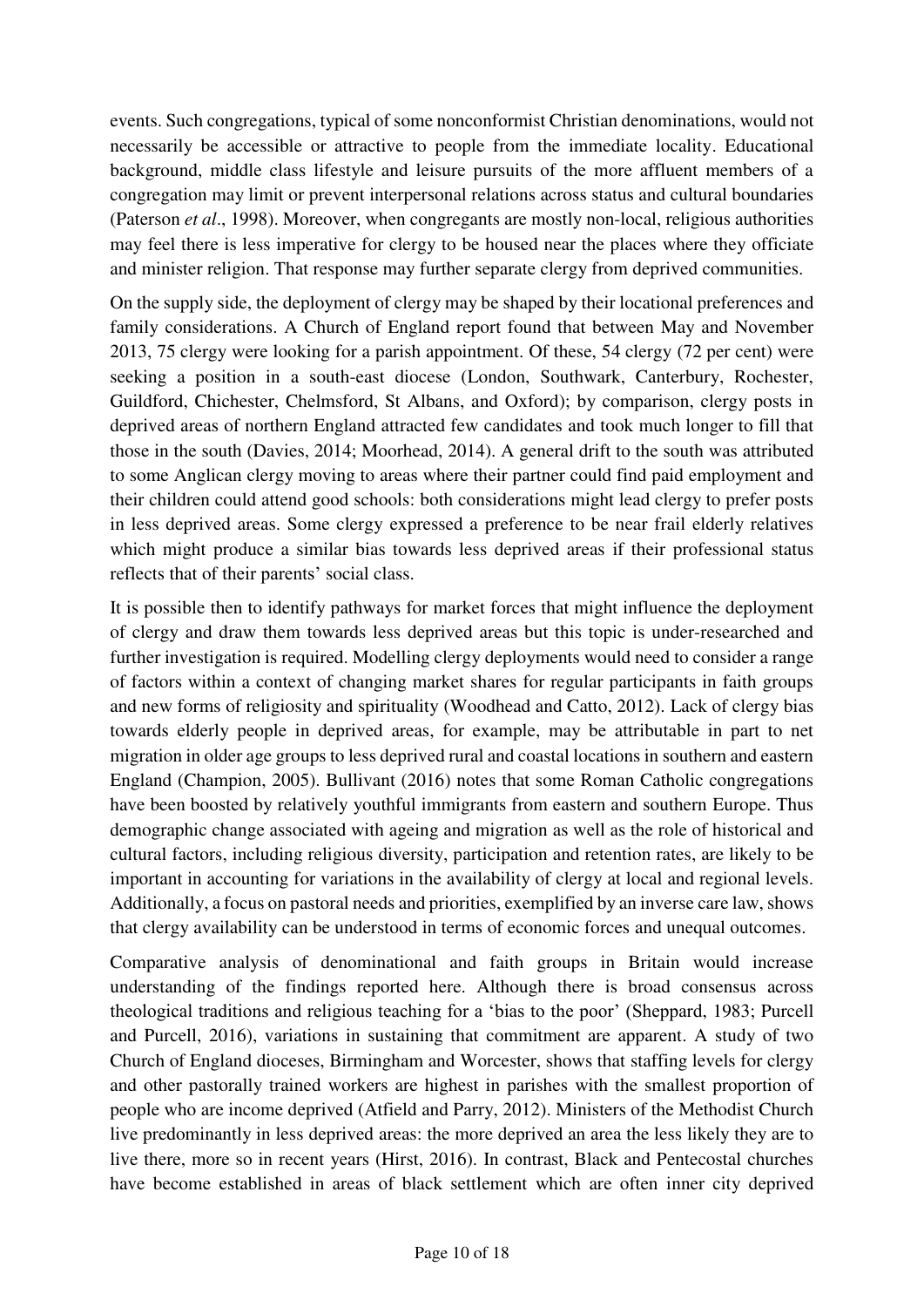neighbourhoods where traditionally British denominations were unable to maintain a presence (Kalilombe, 1997). The location of premises, lay leadership and clergy of the Nazarene Church, one of the smallest denominations in Britain, are skewed towards deprived urban areas<sup>7</sup>, and some independent churches focus their mission within deprived housing estates (Chester, 2012). Similarly, the Muslim population of Britain is characterised by high concentration in areas of multiple deprivation and it might be expected that mosques and Islamic clergy map onto that distribution (Peach, 2006). Further evaluation, therefore, might usefully explore the implication that the inverse pastoral care law identified here is driven largely by clergy deployments within the predominant Anglican and some mainstream nonconformist denominations.

This analysis is based on 'active' clergy in paid employment according to census definitions and omits the contribution of retired clergy and self-supporting or non-stipendiary clergy who recorded their secular job on the census form. Many clergy regard their profession as a lifelong calling and continue their pastoral role beyond retirement, especially when an active colleague is taken ill or goes on sabbatical. Had it been possible to take into account the pastoral role of retired and self-supporting clergy, it is not certain that observation of an inverse care law would have been overturned. Supernumerary Methodist ministers are even less likely than their active colleagues to live in deprived areas following retirement (Hirst, 2016) and non-stipendiary clergy in the Church of England are more commonly found in wealthier parishes (Atfield and Parry, 2012).

## **CONCLUSION**

Much of the previous research on the pastoral ministry of clergy focuses on their beliefs and attitudes towards that role, self-perceived training needs, and workload implications for their health and well-being (Francis *et al*., 2000). There is need for an agreed definition of clergyled pastoral care and its key constituents to evaluate their contribution to social care and community well-being. This paper has examined access to clergy in local populations that present latent needs for pastoral support, charting area variations in the availability of clergy according to household and neighbourhood measures of socio-economic deprivation.

Findings show that availability of clergy-led pastoral care follows an inverse law at the ecological level. Fewer clergy are available or readily accessible to provide pastoral care in the most deprived areas of England. That inequality may be an unintended consequence of many different, uncoordinated decisions. One implication is that market forces intervene in the relationship between the need for pastoral care and its provision by religious organisations. Inverse care laws are commonplace in highly polarised societies characterised by widening inequalities. Observation of an inverse law in the provision of clergy-led pastoral care may question religious commitment to the poor and socially marginalised, and limit the ability of clergy to respond pastorally and act politically on their behalf. Mainstream faith traditions will need to target deprived communities anew to tackle avoidable inequalities in the deployment of clergy.

l<br>L

<sup>7.</sup> Unpublished findings available from the author.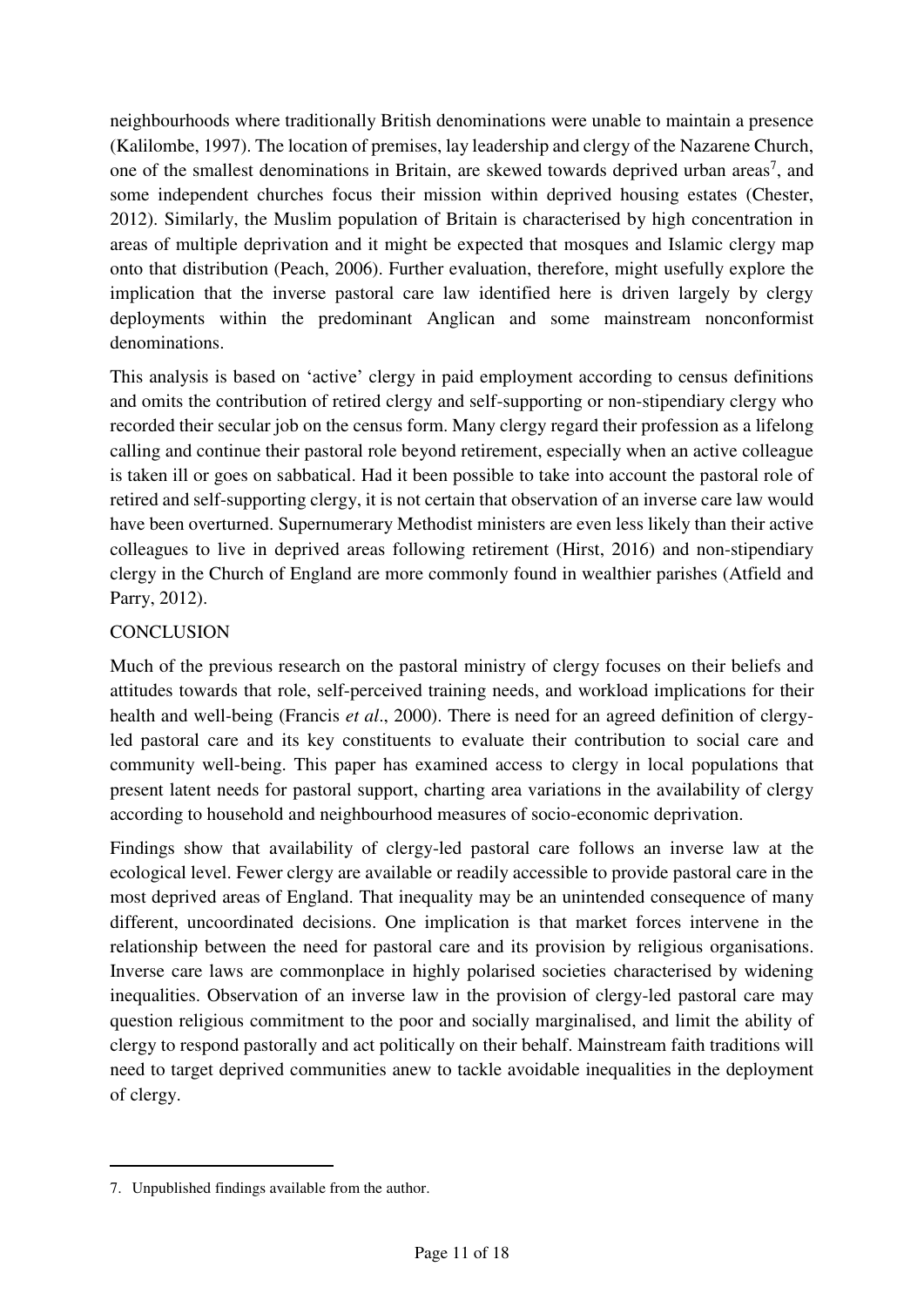#### **Acknowledgments**

The author wishes to express his gratitude to Revd Dr Tom Atfield and two anonymous reviewers for helpful comments on earlier versions of this article.

#### **REFERENCES**

- Acheson D. 1998. *Independent Inquiry into Inequalities in Health Report*. The Stationery Office: London.
- Atfield T, Parry J. 2012. The Poor will Always be with You: An Assessment of the Redistribution of Resources within Two Church of England Dioceses. *Practical Theology* **5**(3): 321–339.

Brierley Consultancy. 2013. 'Christian' Deaths. *FutureFirst* **28**: 2. http://static1.squarespace.com/static/54228e0ce4b059910e19e44e/t/54353080e4b02f8e532 bad56/1412771968130/ff28.pdf

- Bullivant S. 2016. *Contemporary Catholicism in England and Wales: A Statistical Report Based on Recent British Social Attitudes Survey Data*. Catholic Research Forum Reports No. 1, Benedict XVI Centre for Religion and Society, St Mary's University: London.
- Campbell S, Roland M, Buetow S. 2000. Defining Quality of Care. *Social Science and Medicine* **51**(11): 1611–1625.
- Champion A. 2005. Migration's Role in Producing Regional and Local Population Ageing in England. In: *The Geographical Dimension of Population Ageing*, RGS-IBG (Royal Geographical Society with Institute of British Geographers) Annual Conference, Population Geography Research Group: London.

http://eprint.ncl.ac.uk/file\_store/production/55603/991AA91D-E9F8-4F2E-A41D-F55090D6E311.pdf

- Chester T. 2012. *Unreached: Growing Churches in Working-class and Deprived Areas*. Inter-Varsity Press: Nottingham.
- Chew–Graham C, Mullin S, May C, Hedley S, Cole H. 2002. Managing Depression in Primary Care: Another Example of the Inverse Care Law? *Family Practice* **19**(6): 632–637.
- Church of Scotland. 2010. *Priority Areas Action Plan, January 2010*. Church of Scotland Ministries Council: Glasgow.

http://www.churchofscotland.org.uk/\_\_data/assets/pdf\_file/0014/4532/priority\_action\_plan \_02\_2010.pdf

- Church Urban Fund. 2011. *The Web of Poverty: Area-based Poverty and Exclusion in England*. Church Urban Fund: London.
- Church Urban Fund. 2013. *The Church in Action: A National Survey of Church-led Social Action*. Church Urban Fund: London.
- Clements B. 2016. Weekly Churchgoing amongst Roman Catholics in Britain: Long-Term Trends and Contemporary Analysis. *Journal of Beliefs and Values*, published online: http://dx.doi.org/10.1080/13617672.2016.1237422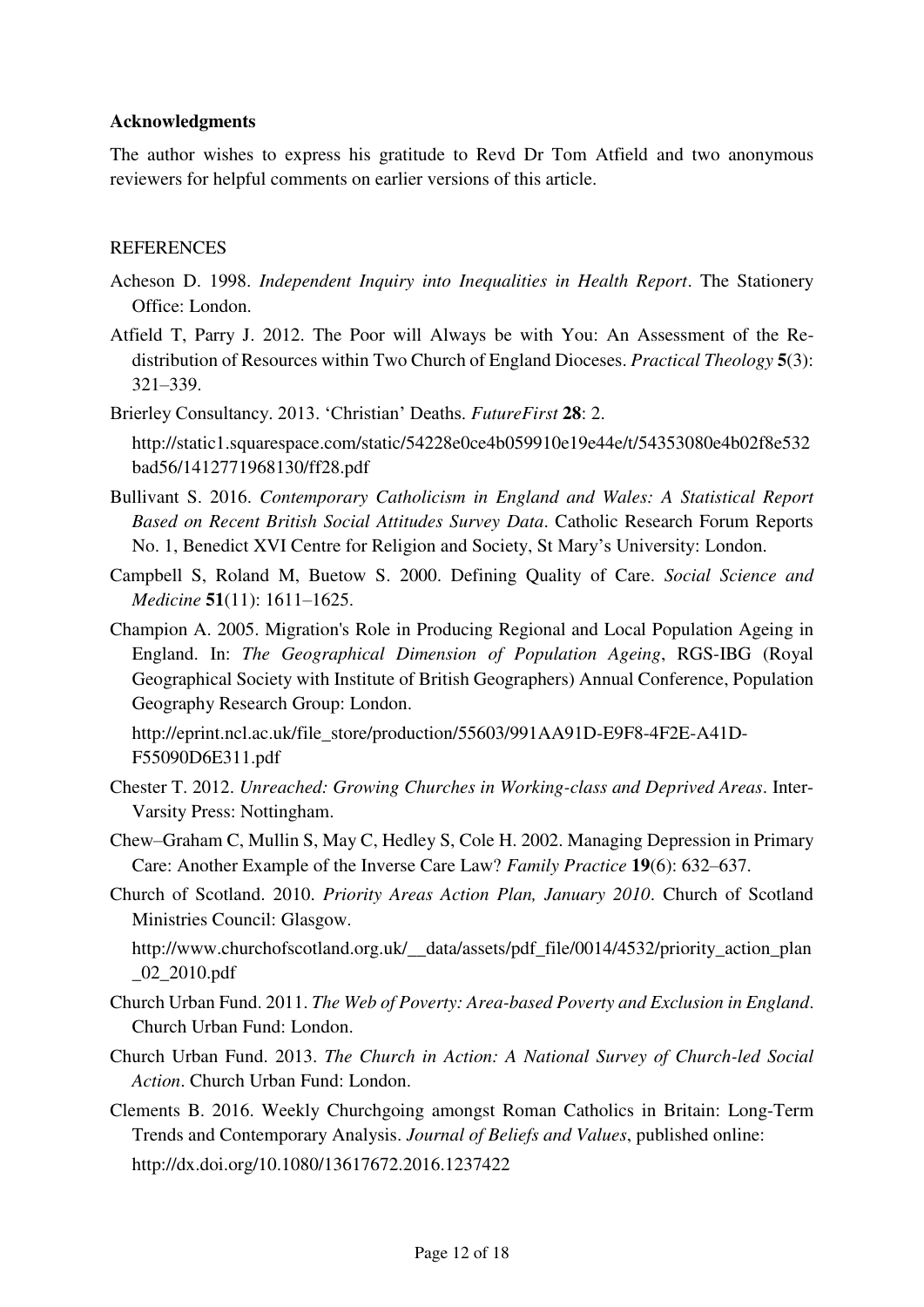- Commission on Urban Life and Faith. 2006. *Faithful Cities: A Call for Celebration, Vision and Justice*. Church House Publishing: London.
- Coombes M, Office for National Statistics. 2015. *Travel to Work Areas*. Centre for Urban and Regional Development Studies, Newcastle University (RR2015/05): Newcastle upon Tyne.
- Davies M. 2014. Clergy Flock to Fill Posts in 'Wealthy' South-East. *Church Times* (7 February 2014).

https://www.churchtimes.co.uk/articles/2014/7-february/news/uk/clergy-flock-to-fill-postsin-wealthy-south-east

- DCLG, Department for Communities and Local Government. 2015. *The English Indices of Deprivation 2015*. Statistical Release, Department for Communities and Local Government: London.
- Dorling D. 2015. *Injustice: Why Social Inequality Still Persists*. Policy Press: Bristol.
- Francis L, Robbins M, Kay W. 2000. *Pastoral Care Today: Practice, Problems and Priorities in Churches Today.* Crusade for World Revival: Farnham.
- Gutiérrez G. 1973. *A Theology of Liberation: History, Politics, and Salvation.* Orbis: Maryknoll, NY.
- Hammersley M, Atkinson P. 2007. *Ethnography: Principles in Practice*. Routledge: Abingdon (third edition).
- Hart J. 1971. The Inverse Care Law. *The Lancet* **297** (7696): 405–412.
- Hart J, Thomas C, Gibbons B, Edwards C, Hart M, Jones J, Jones M, Walton P. 1991. Twenty Five Years of Case Finding and Audit in a Socially Deprived Community. *British Medical Journal* **302**(6791)**:** 1509–1513.
- Hay A. 1995. Concepts of Equity, Fairness and Justice in Geographical Studies. *Transactions, Institute of British Geographers* **20**(4): 500–508.
- Hirst M. 2016. Poverty, Place and Presence: Positioning Methodism in England, 2001 to 2011. *Theology and Ministry* **4**: 4.1–4.25. http://www.theologyandministry.org
- Holman R. 1997. *FARE Dealing: Neighbourhood Involvement in a Housing Scheme*. Community Development Foundation: London.
- Holman R. 1998. *Faith in the Poor: Britain's Poor Reveal What It's Really Like To Be 'Socially Excluded'*. Lion Publishing: Oxford.
- Johnsen S, with Fitzpatrick S. 2009. *The Role of Faith-Based Organisations in the Provision of Services for Homeless People.* University of York, Centre for Housing Policy: York.
- Kalilombe P. 1997. Black Christianity in Britain. *Ethnic and Racial Studies* **20**(2): 306–324.
- Lambie-Mumford H, Crossley D, Jensen E, Verbeke M, Dowler E. 2014. *Household Food Security in the UK: A Review of Food Aid.* Department for Environment, Food and Rural Affairs: London.
- McLean G, Sutton M, Guthrie B. 2006. Deprivation and Quality of Primary Care Services: Evidence for Persistence of the Inverse Care Law from the UK Quality and Outcomes Framework. *Journal of Epidemiology and Community Health* **60**(11): 917–922.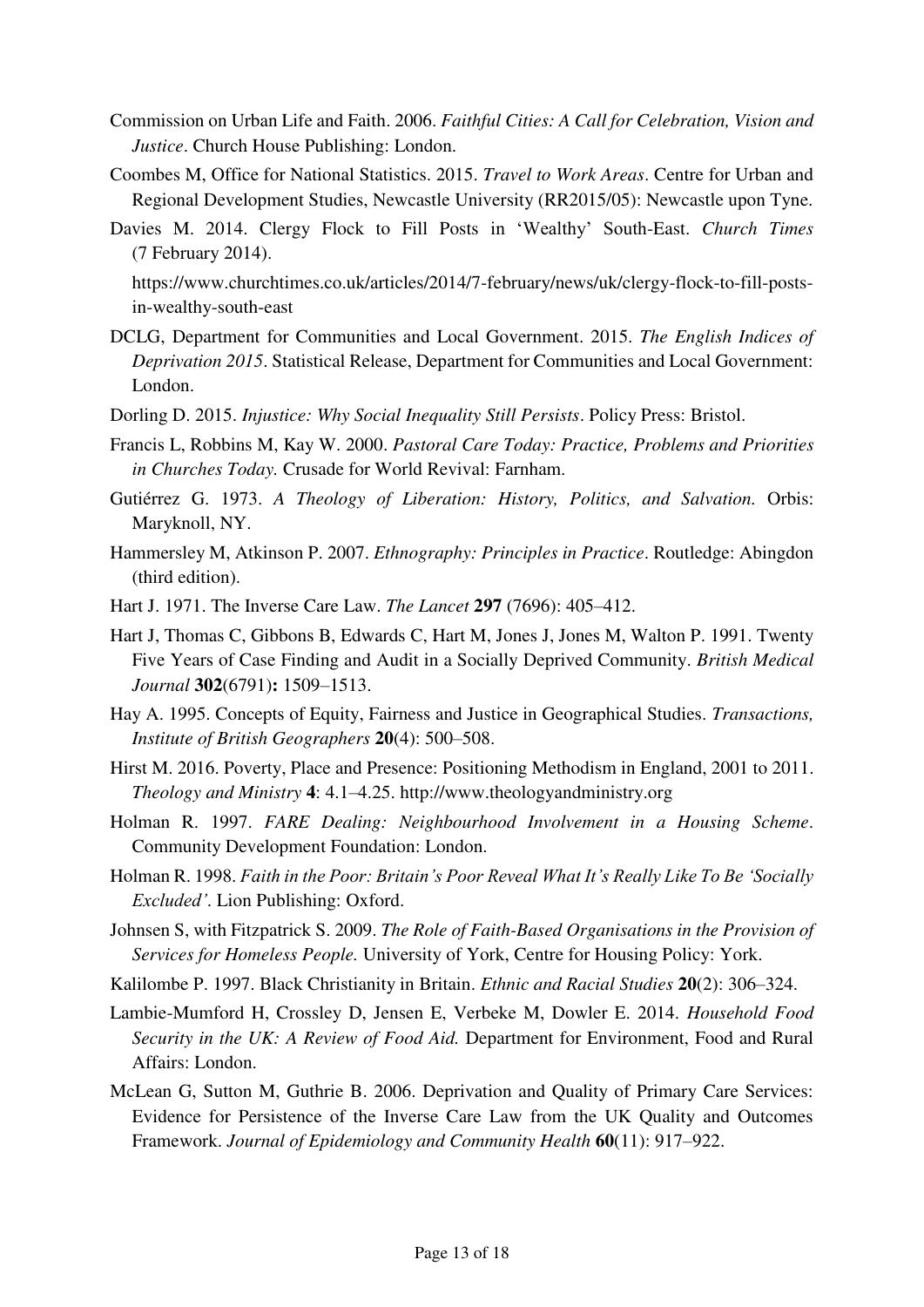- McLennan D, Barnes H, Noble M, Davies J, Garratt E, Dibben C. 2011. *The English Indices of Deprivation 2010*. Department for Communities and Local Government: London.
- Mercer S, Watt G. 2007. The Inverse Care Law: Clinical Primary Care Encounters in Deprived and Affluent Areas of Scotland. *Annals of Family Medicine* **5**(6): 503–510.
- Methodist Church. 2004. *Priorities for the Methodist Church*. Methodist Conference 2004 Report: London.
	- http://www.methodist.org.uk/downloads/conf-priorities-for-the-MC-2004.pdf
- Moorhead J. 2014. Vicars Needed: The Church of England's Fight to Fill its Vacancies in the North. *The Guardian* (15 February 2014).

http://www.theguardian.com/world/2014/feb/15/vicars-needed-church-england-fight

- ONS, Office for National Statistics. 2012. *Pension Trends 2012: Life Expectancy and Healthy Ageing*. ONS: London.
- ONS, Office for National Statistics. 2013a. *Deaths Registered in UK by Area of Usual Residence, 2011*. ONS: London.

http://webarchive.nationalarchives.gov.uk/20160105160709/http://www.ons.gov.uk/ons/rel /vsob1/deaths-registered-area-usual-residence/2011/index.html

- ONS, Office for National Statistics. 2013b. *Birth Summary Tables*. ONS: London. http://www.ons.gov.uk/peoplepopulationandcommunity/birthsdeathsandmarriages/livebirth s/datasets/birthsbyareaofusualresidenceofmotheruk
- ONS, Office for National Statistics. 2014. *The Standard Occupational Classification (SOC) 2010 Index, Version 3*. ONS: London.
- Parkes C. 1996. *Bereavement: Studies of Grief in Adult Life*. Routledge: London (third edition).
- Paterson N, Paterson I, Sawkins J. 1998. A Demographic, Educational and Occupational Analysis of Methodist Local Preachers in England. Heriot-Watt University, Department of Economics (Discussion Paper 98/6): Edinburgh.
- Peach C. 2006. Muslims in the 2001 Census of England and Wales: Gender and Economic Disadvantage. *Ethnic and Racial Studies* **29**(4): 629–655.
- Pell J, Pell A, Norrie J, Ford I, Cobbe S. 2000. Effect of Socio-Economic Deprivation on Waiting Time for Cardiac Surgery: Retrospective Cohort Study. *British Medical Journal* **320**(7226): 15–18.
- Prigerson H, Van Der Werker L, Maciejewski P. 2008. A Case for Inclusion of Prolonged Grief Disorder in DSM-V. In *Handbook of Bereavement Research and Practice: Advances in Theory and Intervention*, Stroebe M, Hansson R, Schut H, Stroebe W. (eds.) American Psychological Association: Washington DC, 165–186.
- Purcell L, Purcell S. (eds.) 2016. *Church of the Poor? A Call to Action for Churches in the UK*. Church Action on Poverty: Salford.
- Rumsey A. 2001. The Misplaced Priest? *Theology* **104**(2): 102–114.
- Sachs J. 2003. *The Dignity of Difference: How to Avoid the Clash of Civilizations.* Continuum: London (second edition).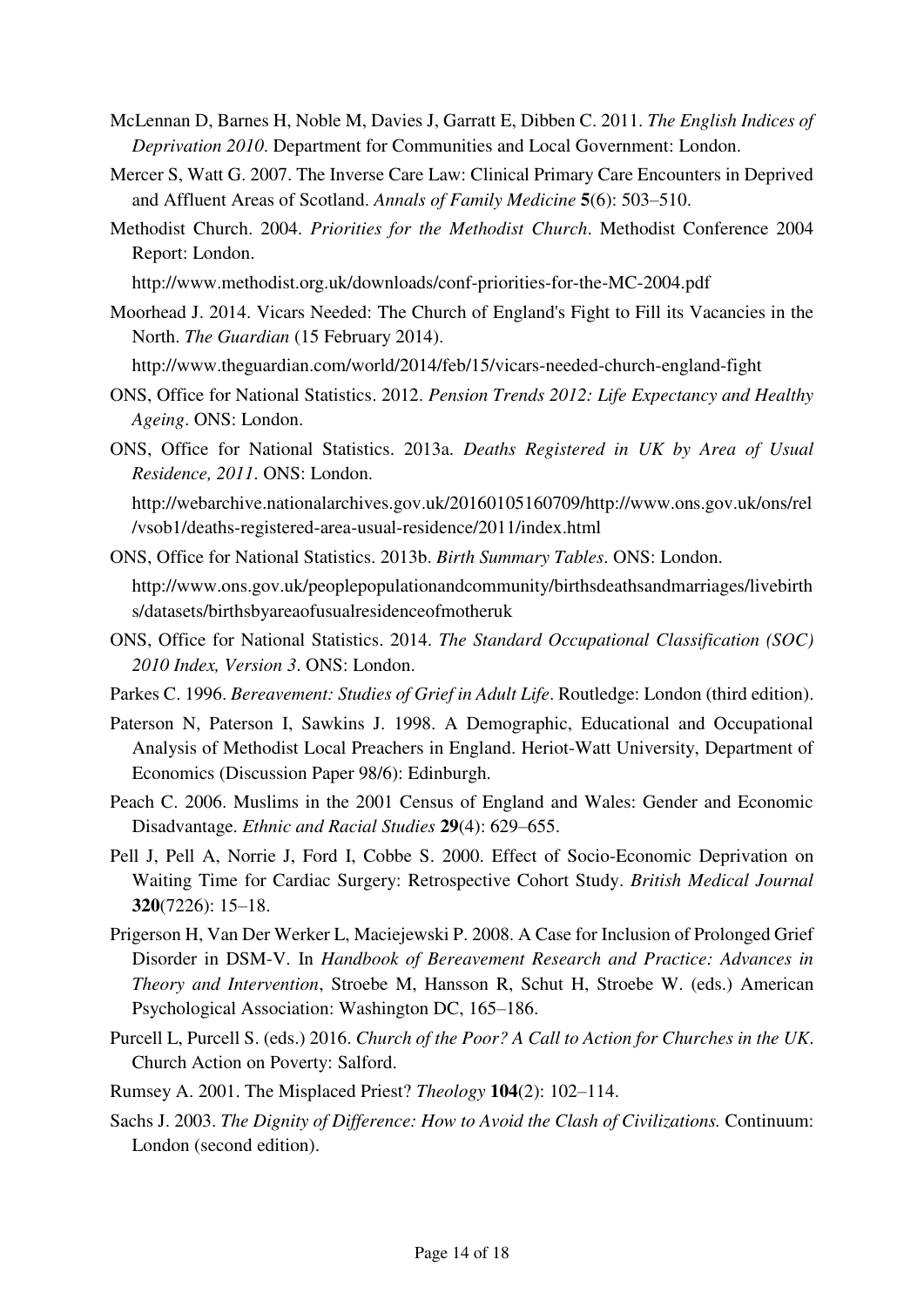- Sawkins J, Seaman P, Williams H. 1997. Church Attendance in Great Britain: An Ordered Logit Approach. *Applied Economics* **29**(2): 125–134.
- Senturk O. 2007. *Charity in Islam: a Comprehensive Guide to Zakat*. The Light Inc.: New Jersey (translated by E Atasever).
- Shaw M, Dorling D. 2004. Who Cares in England and Wales? Positive Care Law: Crosssectional Study. *British Journal of General Practice* **54**(509): 899–903.
- Sheppard D. 1983. *Bias to the Poor*. Hodder: London.
- Smith I, Sawkins J, Mochrie R. 2007. Money, Sex and Religion: The Case of the Church of Scotland. *Scottish Journal of Political Economy* **54**(2): 195–219.
- Somerville P. 2011. *Understanding Community: Politics, Policy and Practice*. Policy Press: Bristol.
- Stirling A, Wilson P, McConnachie A. 2001. Deprivation, Psychological Distress, and Consultation Length in General Practice. *British Journal of General Practice* **51**(467): 456– 460.
- Teater B, Baldwin M. 2012. *Social Work in the Community: Making a Difference*. Policy Press: Bristol.
- The Marmot Review. 2010. *Fair Society, Healthy Lives: Strategic Review of Health Inequalities in England Post-2010*. Institute of Health Equity: London.
- United Nations. 2000. *Commitment to Global Peace*. Millennium World Peace Summit: New York.

http://www.millenniumpeacesummit.org/resources/mwps/Commitment%20to%20Global% 20Peace.pdf

- Voas D, Bruce S. 2004. The 2001 Census and Christian Identification in Britain. *Journal of Contemporary Religion* **19**(1): 23–28.
- Voas D, Crockett A. 2005. Religion in Britain: Neither Believing nor Belonging. *Sociology* **39**(1): 11–28.
- Wathan J, Holdsworth C, Leeser R. 2004. Alternative Household Classifications for the 2001 Census. *Environment and Planning A* **36**(6): 1101–1123.
- Webb E. 1998. Children and the Inverse Care Law. *British Medical Journal* **316**(7144): 1588– 1591.
- Williams H, White S, Senior M. 2004. On the Quality Variation of Primary Health Care Services: A Test of the 'Inverse Care Law' for General Practice. *Environment and Planning A* **36**(4): 701–714.
- Woodhead L, Catto R. (eds.) 2012. *Religion and Change in Modern Britain*. Routledge: Abingdon.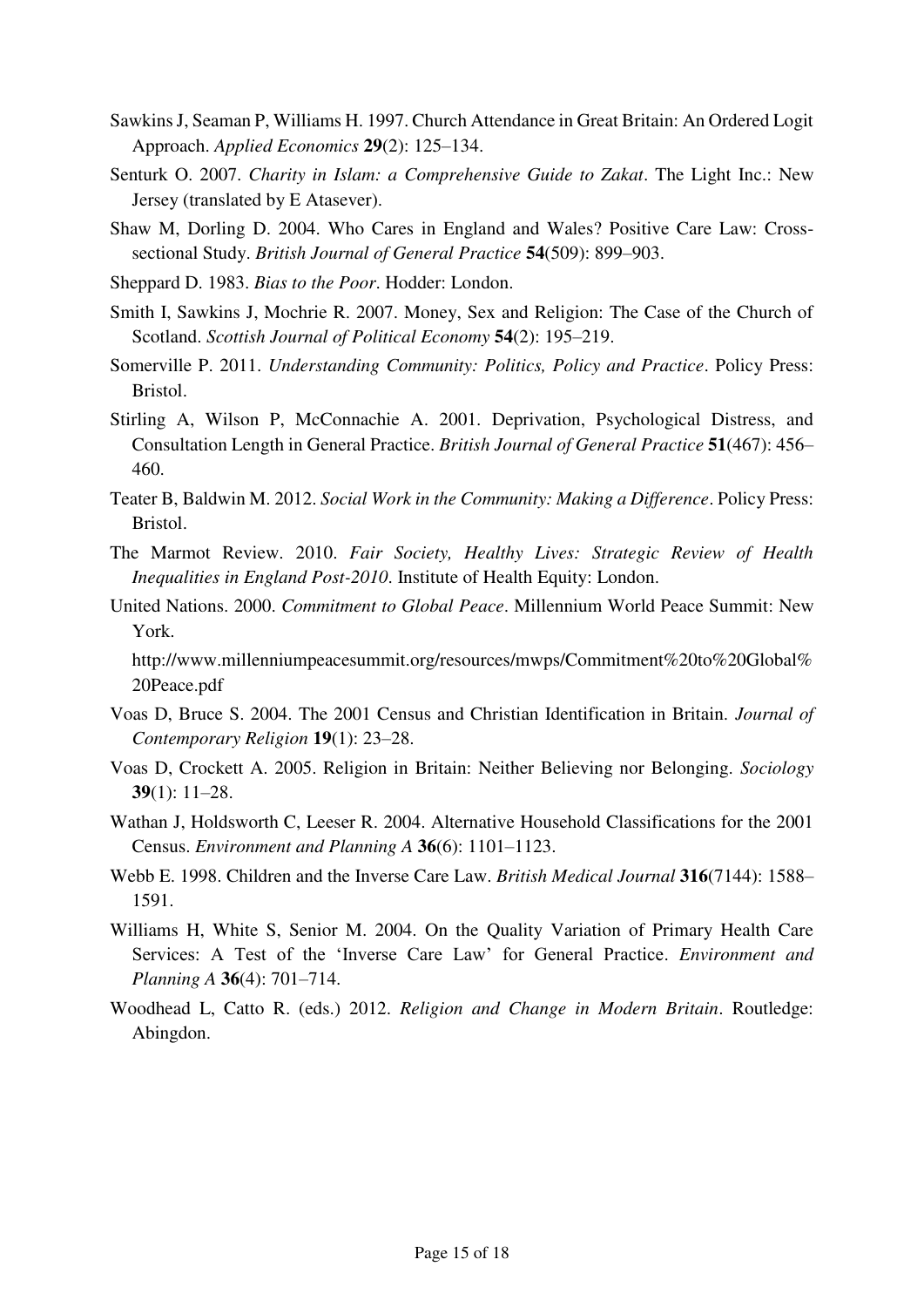| Number of clergy per                      | Household deprivation |             | Neighbourhood deprivation |             |
|-------------------------------------------|-----------------------|-------------|---------------------------|-------------|
| 1 000 lone parent households              | $-0.714***$           | $-0.635***$ | $-0.695***$               | $-0.541***$ |
| 1 000 with limiting long-term illness     | $-0.738***$           | $-0.579***$ | $-0.634***$               | $-0.380***$ |
| 1 000 unpaid carers                       | $-0.688***$           | $-0.499***$ | $-0.581***$               | $-0.291***$ |
| 1 000 live births                         | $-0.527***$           | $-0.469***$ | $-0.576***$               | $-0.444***$ |
| 1 000 families with dependent children    | $-0.444***$           | $-0.326***$ | $-0.471***$               | $-0.255***$ |
| $10000$ people                            | $-0.441***$           | $-0.324***$ | $-0.427***$               | $-0.208***$ |
| 1 000 registered deaths                   | $-0.404***$           | $-0.149**$  | $-0.316**$                | 0.047       |
| 1 000 aged 75 and over                    | $-0.128$              | 0.038       | $-0.033$                  | $0.253***$  |
| 1 000 in residential care / nursing homes | 0.098                 | 0.097       | $-0.006$                  | 0.033       |
| Number of areas                           | 88                    | 324         | 88                        | 324         |

Table 1. Correlation of clergy availability with household and neighbourhood deprivation (*r*).

Note: \**p*<0.05, \*\**p*<0.01, \*\*\**p*<0.001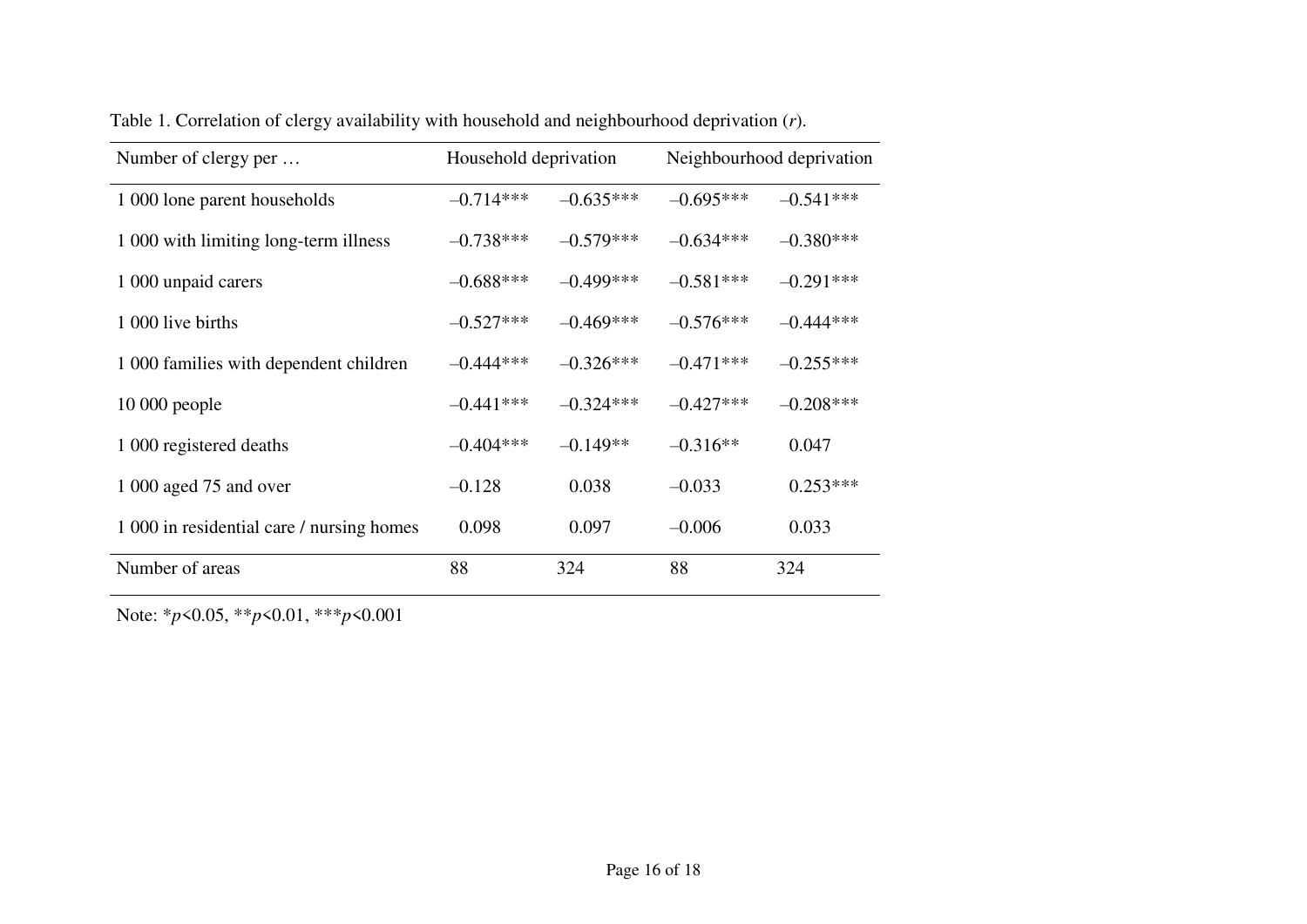| Number of clergy per                      | North | South | t-test     | North | South | t-test     |
|-------------------------------------------|-------|-------|------------|-------|-------|------------|
| 1 000 lone parent households              | 17.4  | 23.9  | $p$ <0.001 | 19.6  | 26.7  | p<0.001    |
| 1 000 with limiting long-term illness     | 5.5   | 8.5   | $p$ <0.001 | 6.0   | 9.3   | p<0.001    |
| 1 000 unpaid carers                       | 19.5  | 29.3  | p<0.001    | 21.3  | 32.5  | p<0.001    |
| 1 000 live births                         | 44.1  | 49.3  | ns         | 48.6  | 53.7  | $p$ <0.05  |
| 1 000 families with dependent children    | 2.5   | 2.9   | p<0.01     | 2.6   | 3.1   | p<0.001    |
| $10000$ people                            | 5.2   | 6.1   | p<0.001    | 5.5   | 6.5   | p<0.001    |
| 1 000 registered deaths                   | 55.7  | 73.6  | p<0.001    | 58.6  | 81.9  | p<0.001    |
| 1 000 aged 75 and over                    | 6.6   | 7.9   | p<0.01     | 6.8   | 8.7   | p<0.001    |
| 1 000 in residential care / nursing homes | 35.9  | 41.0  | ns         | 45.9  | 52.4  | $p$ <0.05  |
| Per cent deprived households              | 27.0  | 22.2  | p<0.001    | 26.4  | 21.9  | $p$ <0.001 |
| Per cent deprived neighbourhoods          | 27.9  | 10.8  | $p$ <0.001 | 24.2  | 9.9   | p<0.001    |
| Number of areas                           | 37    | 51    |            | 114   | 210   |            |

Table 2. Clergy availability and deprivation across a north-south divide (means).

Note: see text for definition of north-south divide; *ns* denotes not significant (*p≥*0.05).